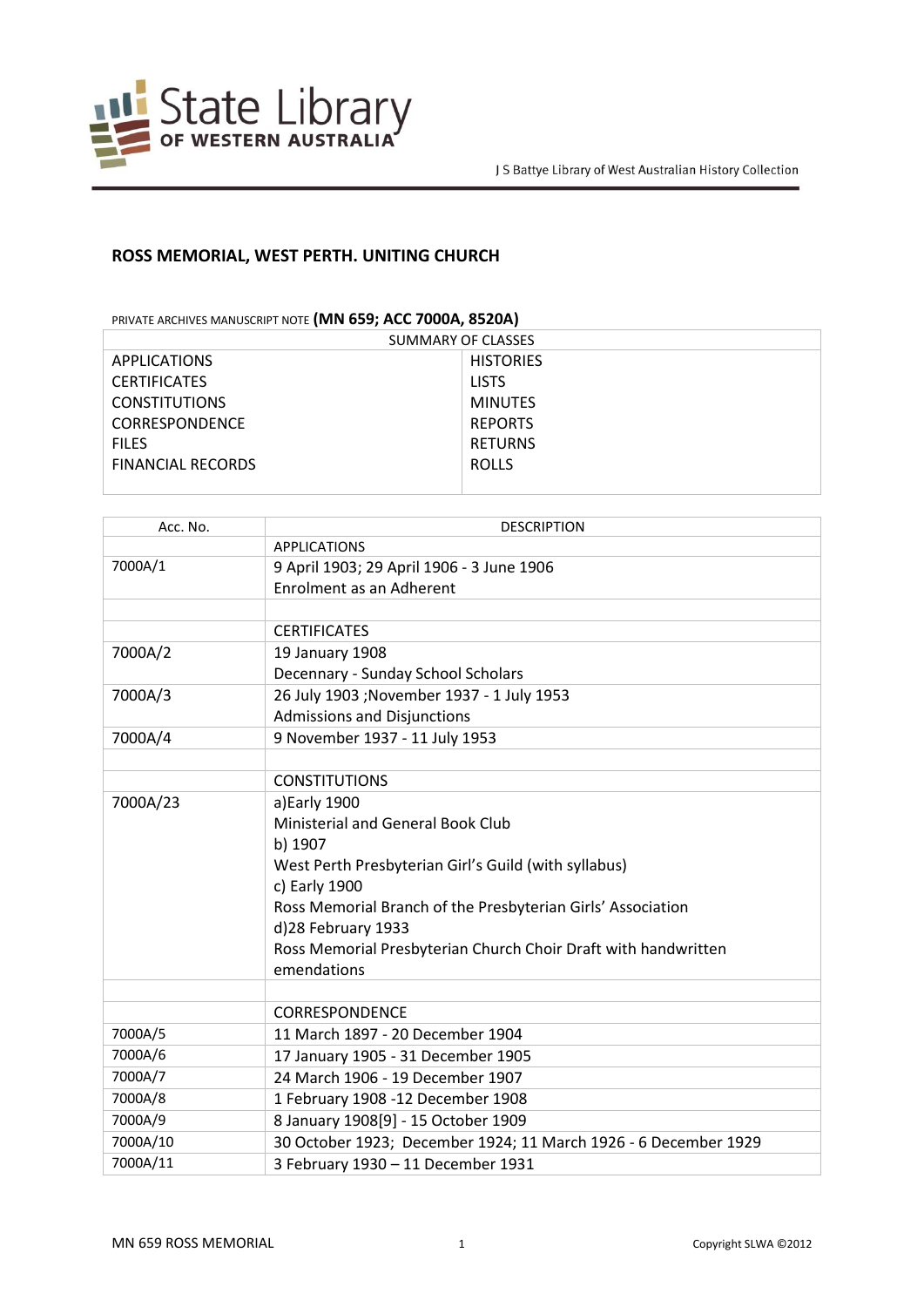

| 7000A/12 | 9 Jan 1932 - 18 December 1933                                               |
|----------|-----------------------------------------------------------------------------|
| 7000A/13 | 9 April 1935 - 23 March 1937                                                |
| 7000A/14 | 17 December 1937 - 24 December 1946                                         |
| 7000A/15 | 3 January 1947 - 8 December 1950                                            |
| 7000A/16 | 23 January 1951 - 2 March 1954                                              |
| 7000A/17 | 3 June 1955 - 24 October 1964                                               |
| 7000A/18 | 4 March 1965 - 27 May 1972                                                  |
| 7000A/19 | 8 February 1973 - 8 June 1977                                               |
| 7000A/20 | 1939 - 3 April 1950                                                         |
| 7000A/21 | 14 February 1934 - 8 December 1944; 31 May 1949; Sunday School              |
| 7000A/22 | 10 December1926 - 13 March 1950                                             |
|          | Women's Guild                                                               |
|          |                                                                             |
|          | <b>FILES</b>                                                                |
| 7000A/24 | 29 July 1960 - 30 June 1966                                                 |
|          | Appeal of Mrs A M Thomas against the decision of the Kirk Session to cancel |
|          | her membership to the choir                                                 |
| 7000A/25 | A) 29 July 1960 - 30 June 1966                                              |
|          | Bequests: Estate of Jane Dowden                                             |
|          | B) 25 July - 11 October 1963                                                |
|          | N.W. Harper                                                                 |
|          | C) 7 - 15 April                                                             |
|          | Estate of Elizabeth Caulderhood Wilson (correspondence)                     |
| 7000A/26 | 27 June 1962 - 8 April 1967                                                 |
|          | Council of Churches (correspondence)                                        |
| 7000A/27 | 18 February 1961 - 27 January 1967                                          |
|          | <b>Budget matters</b>                                                       |
| 7000A/28 | 12 May 1941                                                                 |
|          | a) Election of Elders (Ballot paper, Election result)                       |
|          | 1975                                                                        |
|          | b) Election of Office Bearers Board of Management (election result)         |
|          | c) Call to Rev David Galloway with list of names of adherents               |
|          | d) n.d; Call to Rev RC Foyster (with list of names adherents)               |
| 7000A/29 | May 1955 - October 1968                                                     |
|          | Stewardship campaigns - correspondence, reports, agreement                  |
| 7000A/30 | 14 February 1963 - 14 June 1965                                             |
|          | St Mary's Church of England Girls School. Correspondence regarding use of   |
|          | church hall                                                                 |
| 7000A/31 | 22 June 1932 - 9 August 1932                                                |
|          | Presbytery examiner of records. Correspondence regarding the failure of the |
|          | Kirk Session to the present Session Minute Book                             |
|          | 21 April 1932                                                               |
|          | Correspondence requestion representation at an appeal hearing               |
| 7000A/32 | 24 November 1958 - 29 November 1964                                         |
|          | Organ. Correspondence; tune and maintenance                                 |
| 7000A/33 | 7 March 1961 - 20 November 1961                                             |
|          | Netherlands congregation - correspondence regarding the use of the Church   |
|          | and Hall                                                                    |
| 7000A/34 | 20 June 1953 - 27 July 1953                                                 |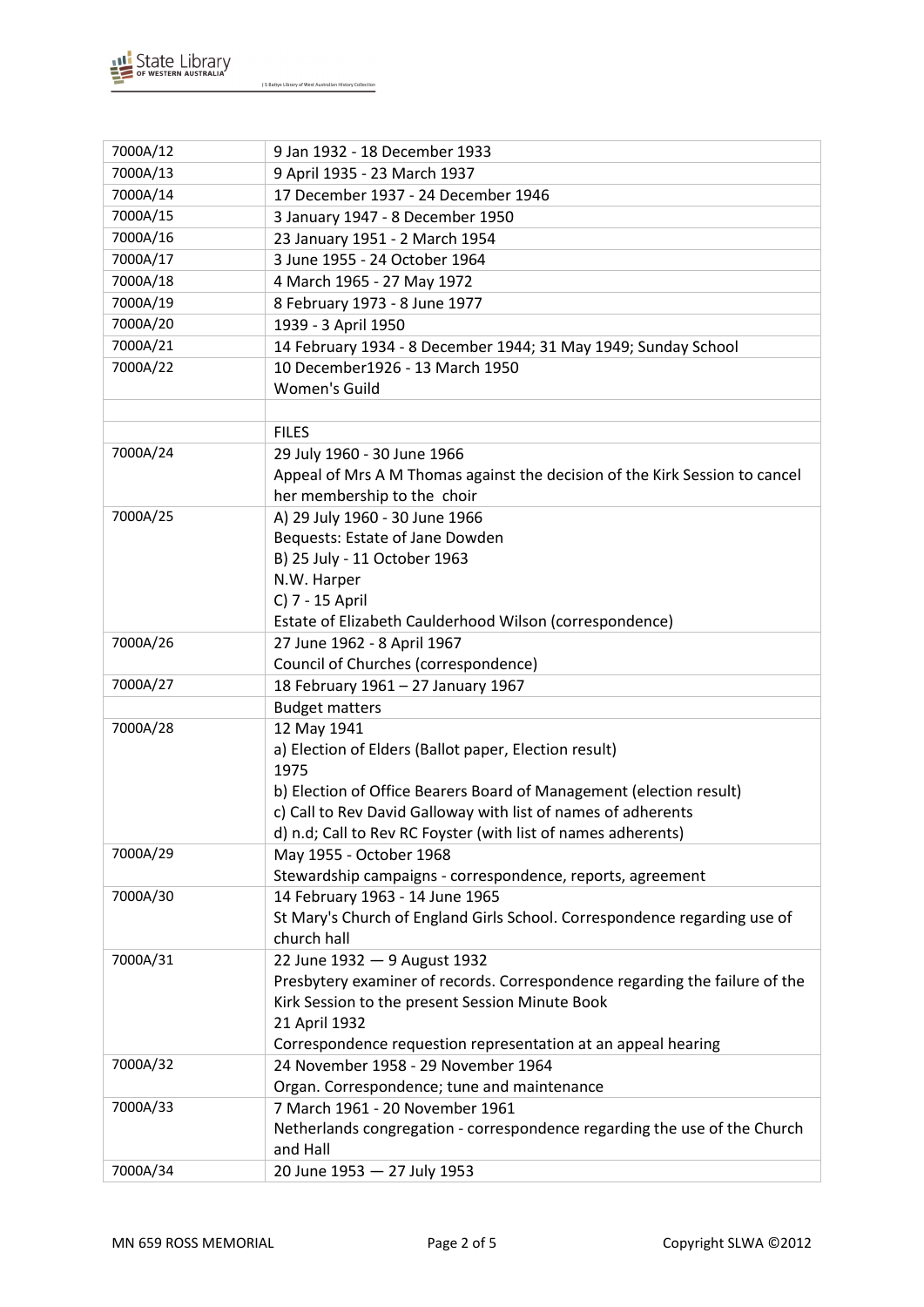

|          | Memorial wall correspondence                                            |
|----------|-------------------------------------------------------------------------|
| 7000A/35 | 5 July 1962 - 30 May 1963                                               |
|          | Ministers Beneficiary Fund. Correspondence                              |
| 7000A/36 | 26 July 1962 - 4 March 1964                                             |
|          | Manse correspondence regarding alterations to laundry; and letting of   |
|          | Manse to Reverend L. Staton                                             |
| 7000A/37 | 22 June 1932 - 21 April 1933                                            |
|          | Programme items                                                         |
| 7000A/38 | 27 April 1948 - 21 March 1948                                           |
|          | Jubilee Fund. List of committee members; correspondence; minutes;       |
|          | messages from former Ministers                                          |
| 8520A/1  | 1984 - November 1989                                                    |
|          | Organ Fund. Contains correspondence, invitations, reports               |
|          |                                                                         |
|          | <b>FINANCIAL RECORDS</b>                                                |
| 7000A/39 | 1933 - 1941                                                             |
|          | Cash book. Trust; income and expenditure                                |
| 7000A/40 | 1945 - 1953                                                             |
|          | Cash Book. Trust; income and expenditure                                |
| 7000A/41 | 1928 - 1940                                                             |
|          | Cash book. Presbyterian Women's Missionary Union                        |
| 7000A/42 | $1936 - 1939$                                                           |
|          | Cash Book. Presbyterian Women's Missionary Union                        |
| 7000A/43 | 1964 - 1965                                                             |
|          | Cash Book. Ross Memorial Sunday School                                  |
| 7000A/44 | $1941 - 1948$                                                           |
|          | Cash Book. Presbyterian Women's Missionary Union                        |
| 7000A/45 | 1947-1950                                                               |
|          | Cash Book. Presbyterian Women's Missionary Union                        |
| 7000A/46 | 1950 - 1954                                                             |
|          | Cash Book. Presbyterian Women's Missionary Union                        |
| 7000A/47 | $1940 - 1946$                                                           |
|          | Cash Book. Presbyterian Women's Missionary Union                        |
| 7000A/48 | 1957-1967                                                               |
|          | Cash Book. Presbyterian Women's Missionary Union Evening Branch         |
| 7000A/49 | 1948 - 1951                                                             |
|          | Cash Book. Trust [?}; income and expenditure                            |
| 7000A/50 | $1943 - 1945$                                                           |
|          | Cash Book. Trust [?}; income and expenditure                            |
| 7000A/51 | 30 September 1900 - 26 February 1950                                    |
|          | Statements, Board of Management                                         |
| 7000A/52 | 28 February 1950 - 28 February 1957                                     |
|          | Statements, Board of Management                                         |
| 7000A/53 | 1 March 1958 - 28 February 1955                                         |
|          | Statements, Board of Management                                         |
| 7000A/54 | 1 March 1965 - October 1976                                             |
|          | Board of Management statements; City of Perth Parish records statements |
| 7000A/55 | 1 March 1939 - 29 February 1948, 28 February 1953                       |
|          | Presbyterian Women's Missionary Union, Ross Memorial Branch.            |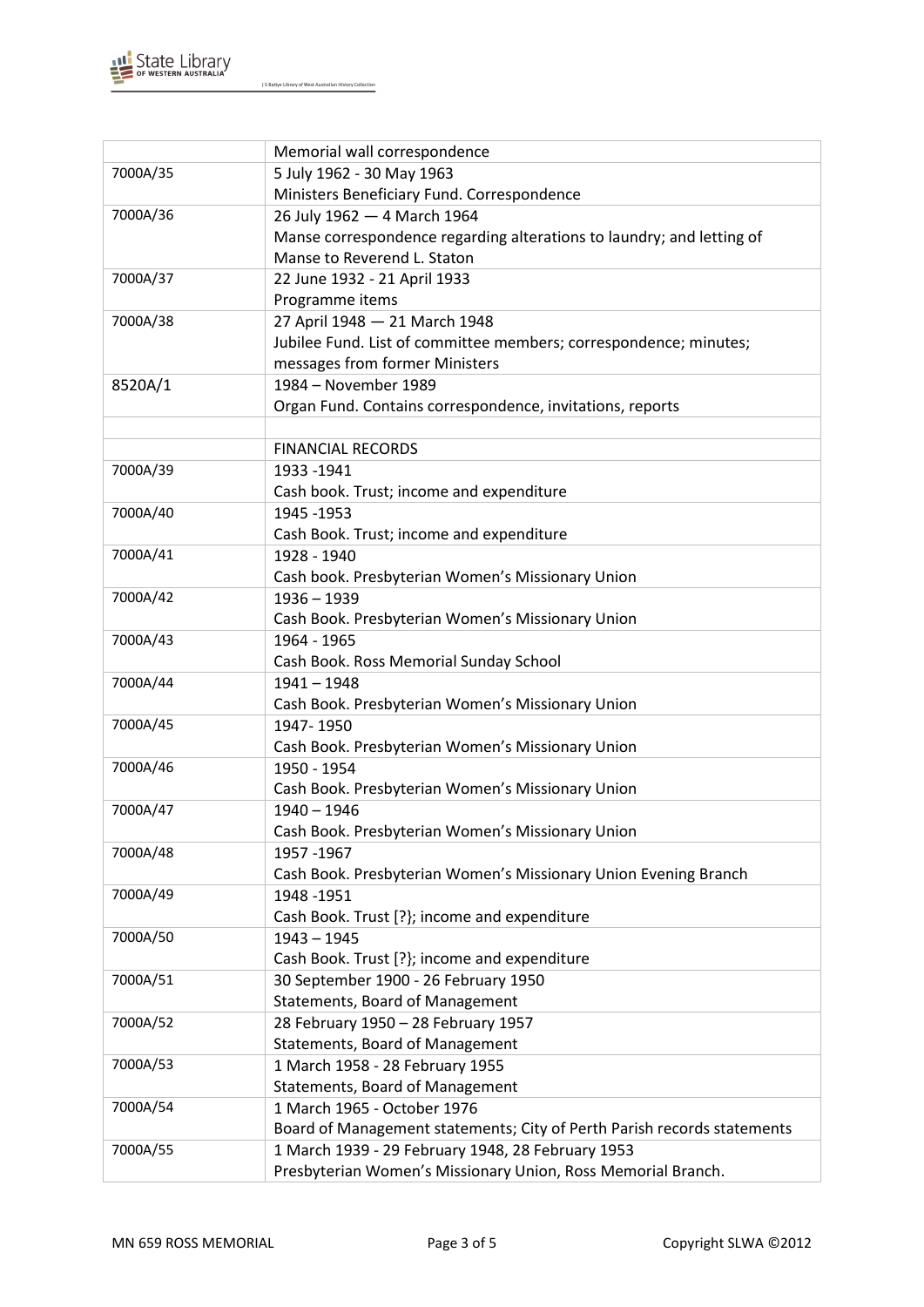

|          | Statements.                                                                           |
|----------|---------------------------------------------------------------------------------------|
| 7000A/56 |                                                                                       |
|          | 28 February 1953<br><b>Sunday School. Statements</b>                                  |
| 7000A/57 | 15 June 1936 - 28 February 1965                                                       |
|          | <b>Statements. Trust Account statements</b>                                           |
| 7000A/58 |                                                                                       |
|          | February 1953 - 30 November 1962<br>Women's Guild                                     |
|          |                                                                                       |
|          |                                                                                       |
|          | <b>HISTORIES</b>                                                                      |
| 7000A/59 | a) [1930] A summary of the history of Ross Memorial Church                            |
|          | b) Golden Jubilee programme                                                           |
|          | c) 1929, Presbyterian Women's Missionary Union of Western Australia -                 |
|          | history of the first 21 years                                                         |
|          |                                                                                       |
|          | <b>LISTS</b>                                                                          |
| 7000A/60 | 1923 - 1926                                                                           |
|          | Parcels sent to Group Settlements                                                     |
|          | 31 October 1946                                                                       |
|          | Subscriptions for Church Extension Appeal.<br>n.d; Guests for Assembly Luncheon. 1946 |
|          |                                                                                       |
|          | <b>MINUTES</b>                                                                        |
| 7000A/61 |                                                                                       |
|          | 24 July 1962 - 28 October 1971<br>Board of Management Minute Book                     |
| 7000A/62 | 10 November 1971 - 15 April 1977                                                      |
|          | City of Perth Parish: Board of Management minute book                                 |
| 7000A/63 | 29 June 1916 - 16 September 1919                                                      |
|          | Literary and Debating Society: Minutes Book                                           |
| 7000A/64 | 18 March 1920 - 24 November 1926                                                      |
|          | Women's Guild: minutes book                                                           |
| 7000A/65 | 24 April 1927 - 24 July 1941                                                          |
|          | Women's Guild: minutes book                                                           |
| 7000A/66 | 11 April 1929 - 16 March 1950                                                         |
|          | Presbyterian Women's Missionary Union minutes book                                    |
| 7000A/67 | Various Minutes (loose sheets)                                                        |
|          | a) 19 November 1892                                                                   |
|          | Finance committee                                                                     |
|          | b) 14 January 1974                                                                    |
|          | Works and House Committee                                                             |
|          | c) 6 December 1950                                                                    |
|          | <b>Congregational Meeting</b>                                                         |
|          | d) 17 June - 16 September 1952                                                        |
|          |                                                                                       |
|          | <b>PLANS</b>                                                                          |
| 7000A/68 | 1967                                                                                  |
|          | Manse, 7 Richardson Street, West Perth: sketch plan                                   |
|          |                                                                                       |
|          | <b>REPORTS</b>                                                                        |
| 7000A/69 | $1975 - 1976$                                                                         |